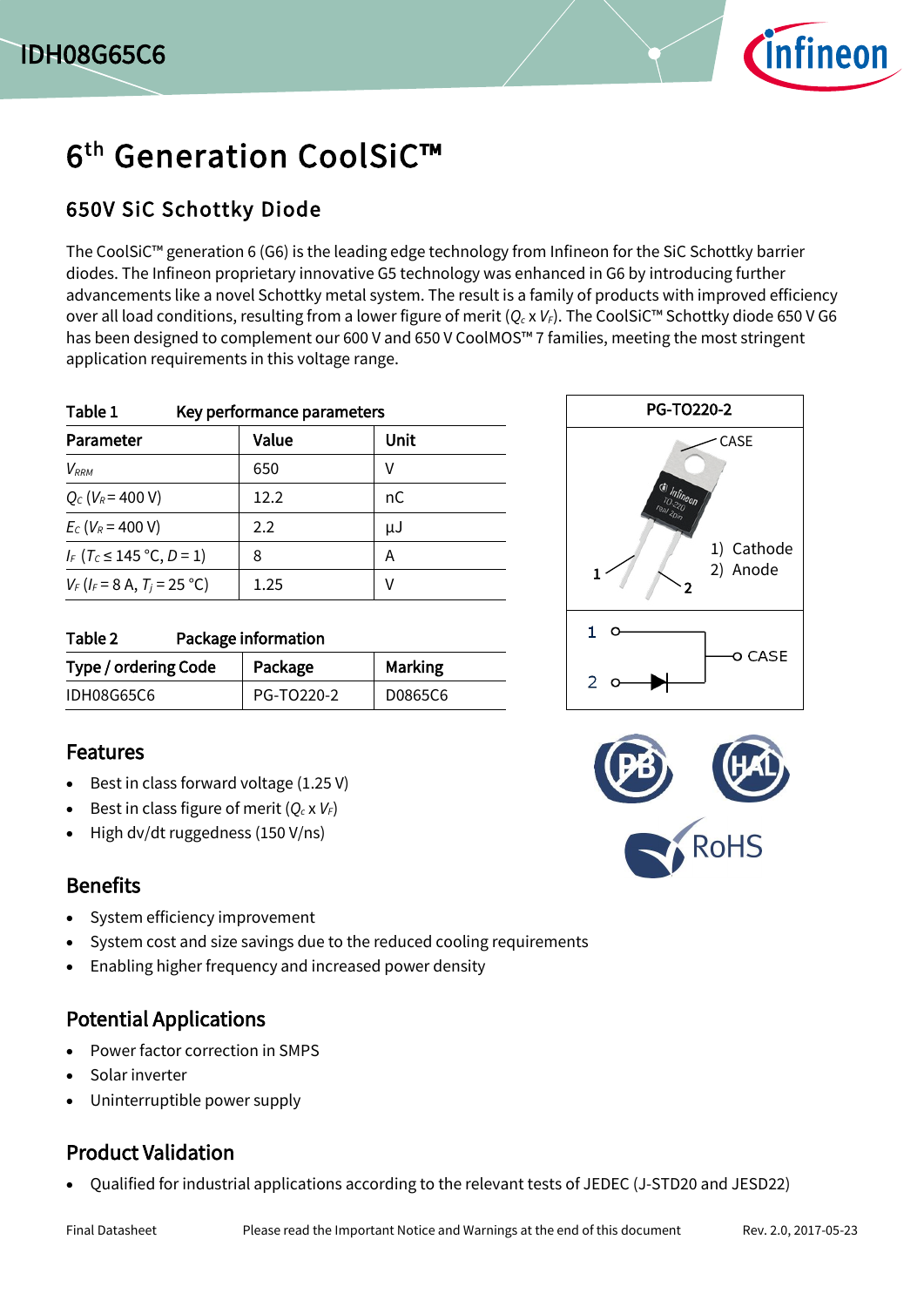

## **Table of Content**

| $1 \quad \blacksquare$ |  |
|------------------------|--|
| $2^{\circ}$            |  |
| $3^{\circ}$            |  |
| 3.1                    |  |
| 3.2                    |  |
| $\overline{4}$         |  |
| 5                      |  |
| $6\overline{6}$        |  |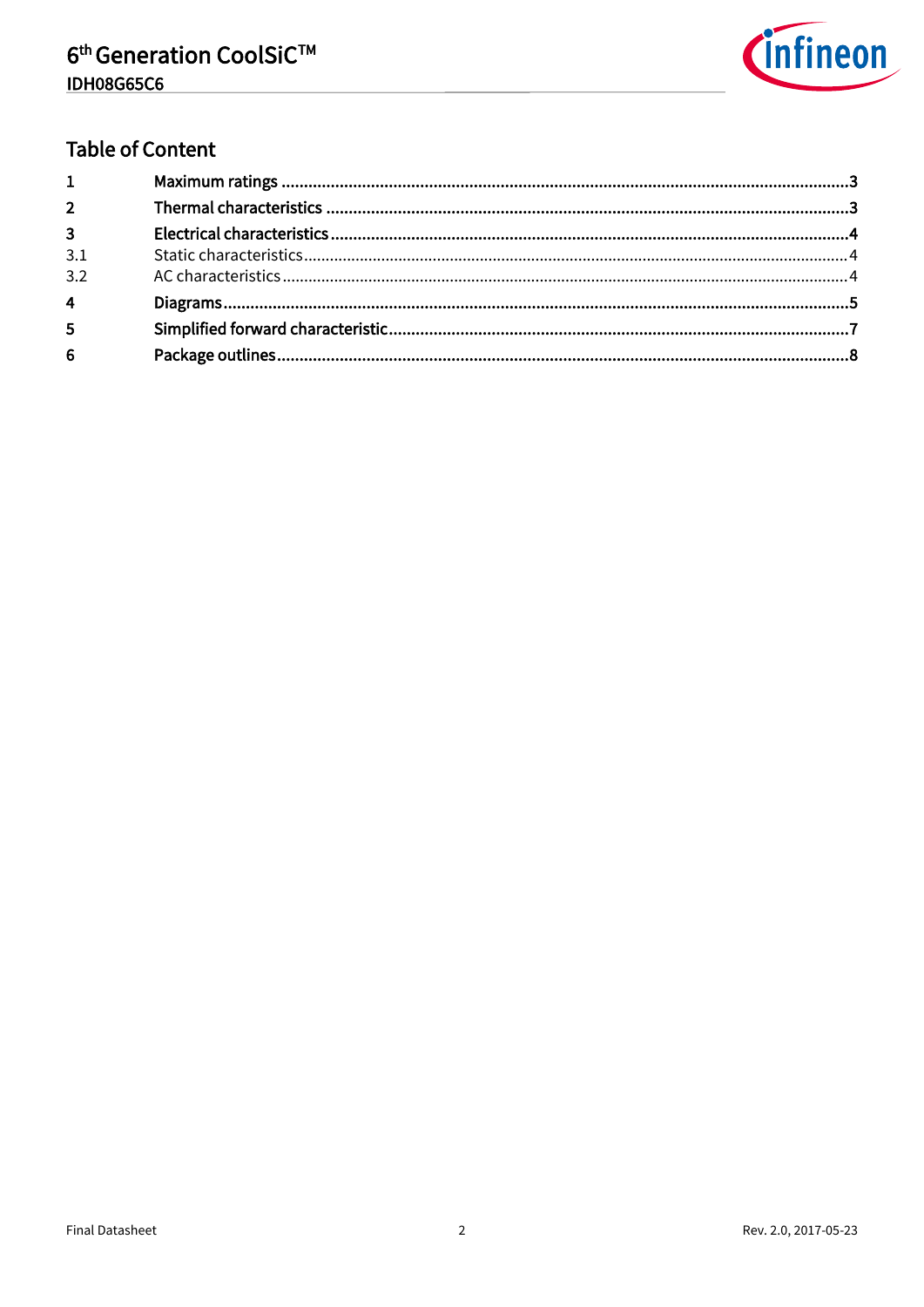

# <span id="page-2-0"></span>1 Maximum ratings

#### Table 3 Maximum ratings

|                                                                 | Symbol                    | <b>Values</b>            |                          |      |              |                                  |
|-----------------------------------------------------------------|---------------------------|--------------------------|--------------------------|------|--------------|----------------------------------|
| Parameter                                                       |                           | Min.                     | Typ.                     | Max. | <b>Unit</b>  | <b>Note/Test condition</b>       |
|                                                                 |                           |                          |                          | 8    |              | $T_c \le 145$ °C, D = 1          |
| Continuous forward current                                      | $I_F$                     |                          |                          | 11   |              | $T_c \le 125$ °C, D = 1          |
|                                                                 |                           | $\qquad \qquad -$        |                          | 20   |              | $T_c \le 25$ °C, D = 1           |
| Surge-repetitive forward current,<br>sine halfwave <sup>1</sup> | $I_{F,RM}$                | $\overline{\phantom{0}}$ |                          | 35   | A            | $T_c = 25 °C$ , $t_p = 10$ ms    |
| Surge non-repetitive forward                                    |                           | $\overline{\phantom{0}}$ |                          | 47   |              | $T_c$ = 25 °C, $t_p$ = 10 ms     |
| current, sine halfwave                                          | $I_{F,SM}$                | -                        |                          | 37   |              | $T_c$ = 150 °C, $t_p$ = 10 ms    |
| Non-repetitive peak forward<br>current                          | $I_{F,max}$               | -                        |                          | 530  |              | $T_c = 25 °C$ , $t_p = 10 \mu s$ |
|                                                                 | $\int i^2 dt$             | $\overline{\phantom{0}}$ | $\overline{\phantom{0}}$ | 11   | $A^2S$       | $T_c$ = 25 °C, $t_p$ = 10 ms     |
| i <sup>2</sup> t value                                          |                           |                          |                          | 6.9  |              | $T_c$ = 150 °C, $t_p$ = 10 ms    |
| Repetitive peak reverse voltage                                 | $V_{RRM}$                 | $\overline{\phantom{0}}$ |                          | 650  | V            | $T_c = 25 °C$                    |
| Diode dv/dt ruggedness                                          | dv/dt                     | -                        |                          | 150  | V/ns         | $V_R$ = 0480 V                   |
| Power dissipation                                               | $P_{tot}$                 | -                        |                          | 63   | W            | $T_c = 25$ °C, $R_{th,IC,max}$   |
| Operating and storage<br>temperature                            | $T_i$<br>$T_{\text{stg}}$ | $-55$                    |                          | 175  | $^{\circ}$ C |                                  |
| Mounting torque                                                 |                           |                          |                          | 70   | <b>Ncm</b>   | M3 screw                         |

# <span id="page-2-1"></span>2 Thermal characteristics

 $\overline{a}$ 

#### Table 4 Thermal characteristics (PG-TO-220-2)

|                                                                  |                       |      | <b>Values</b>            |      | Unit |                                          |
|------------------------------------------------------------------|-----------------------|------|--------------------------|------|------|------------------------------------------|
| Parameter                                                        | Symbol                | Min. | Typ.                     | Max. |      | Note/Test condition                      |
| Thermal resistance, junction-<br>case                            | $R_{\text{th,IC}}$    |      | 1.4                      | 2.4  |      |                                          |
| Thermal resistance, junction-<br>ambient                         | $R_{\text{thJA}}$     |      | $\overline{\phantom{0}}$ | 62   | K/W  | leaded                                   |
| Soldering temperature,<br>wavesoldering only allowed at<br>leads | ${\cal T}_{\sf sold}$ |      | -                        | 260  | °C   | 1.6 mm (0.063 in.) from<br>case for 10 s |

Final Datasheet 3 Rev. 2.0, 2017-05-23 <sup>1</sup> The surge-repetitive forward current test was performed with 1000 pulses (half-wave rectified sine with the 10 ms period).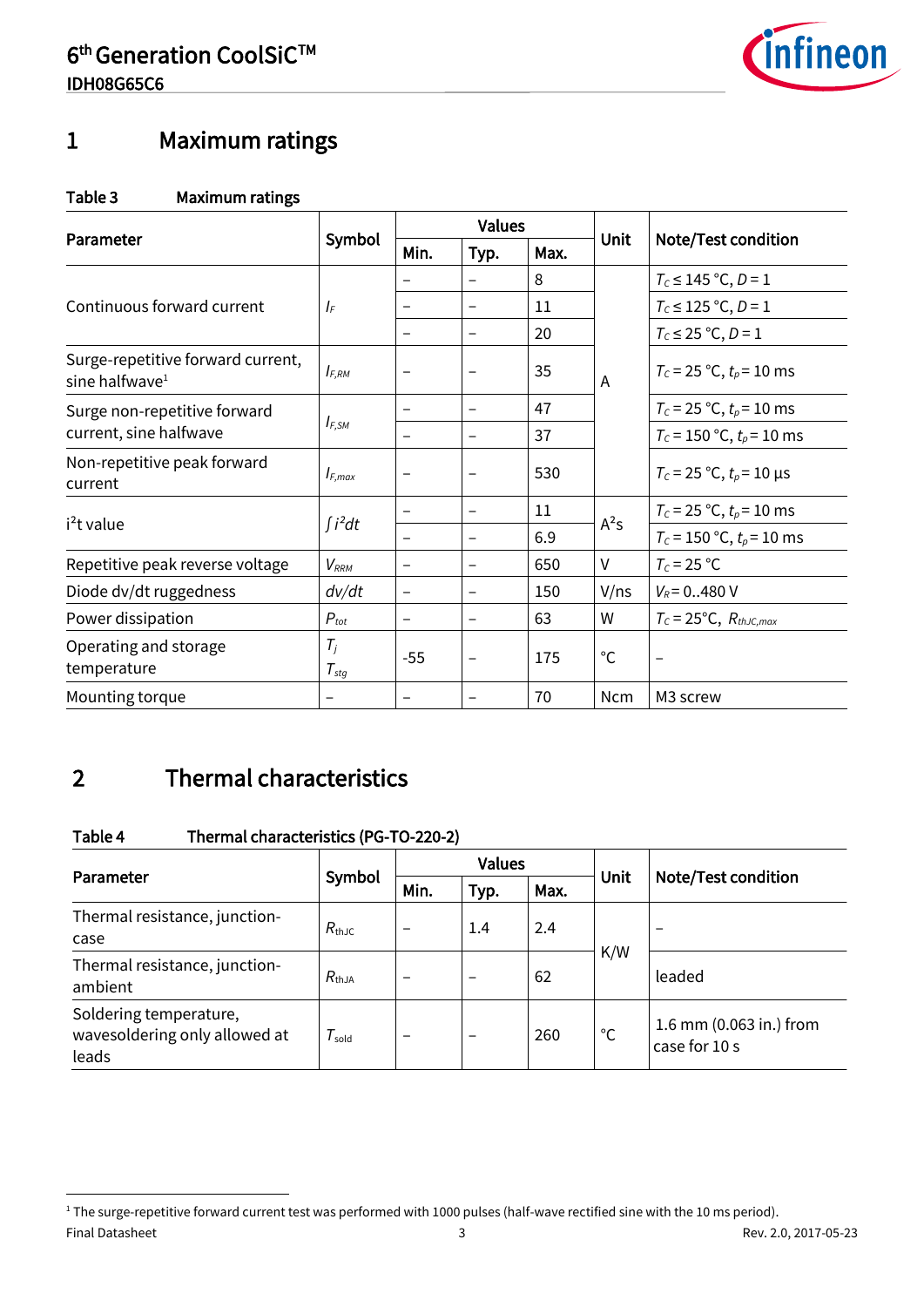

# <span id="page-3-0"></span>3 Electrical characteristics

#### <span id="page-3-1"></span>3.1 Static characteristics

#### Table 5 Static characteristics

| Parameter             | Symbol   |                          | <b>Values</b> |      | Unit | <b>Note/Test condition</b>    |
|-----------------------|----------|--------------------------|---------------|------|------|-------------------------------|
|                       |          | Min.                     | Typ.          | Max. |      |                               |
| DC blocking voltage   | $V_{DC}$ | 650                      |               |      |      | $T_i = 25 °C$                 |
| Diode forward voltage | $V_F$    | $\overline{\phantom{0}}$ | 1.25          | 1.35 | V    | $I_F = 8$ A, $T_i = 25$ °C    |
|                       |          |                          | 1.5           |      |      | $I_F$ = 8 A, $T_i$ = 150 °C   |
| Reverse current       | $I_R$    | $\overline{\phantom{0}}$ | 0.8           | 27   | μA   | $V_R$ = 420 V, $T_i$ = 25 °C  |
|                       |          |                          | 27            |      |      | $V_R$ = 420 V, $T_i$ = 125 °C |
|                       |          | $\overline{\phantom{0}}$ | 62            |      |      | $V_R$ = 420 V, $T_i$ = 150 °C |

### <span id="page-3-2"></span>3.2 AC characteristics

#### Table 6 AC characteristics

| Parameter               | Symbol | <b>Values</b>            |      |                          |             |                                                                                      |
|-------------------------|--------|--------------------------|------|--------------------------|-------------|--------------------------------------------------------------------------------------|
|                         |        | Min.                     | Typ. | Max.                     | <b>Unit</b> | <b>Note/Test Condition</b>                                                           |
| Total capacitive charge | $Q_c$  | $\overline{\phantom{m}}$ | 12.2 | $\overline{\phantom{0}}$ | nC          | $V_R$ = 400 V, T <sub>j</sub> = 150 °C,<br>$di/dt = 200 A/\mu s, I_F \leq I_{F,MAX}$ |
| Total capacitance       | C      |                          | 401  |                          | pF          | $V_R$ = 1 V, $f$ = 1 MHz,<br>$T_i = 25 °C$                                           |
|                         |        |                          | 24   |                          |             | $V_R$ = 300 V, $f$ = 1 MHz,<br>$T_i = 25 °C$                                         |
|                         |        | $\overline{\phantom{m}}$ | 23   |                          |             | $V_R$ = 600 V, $f$ = 1 MHz,<br>$T_i = 25 °C$                                         |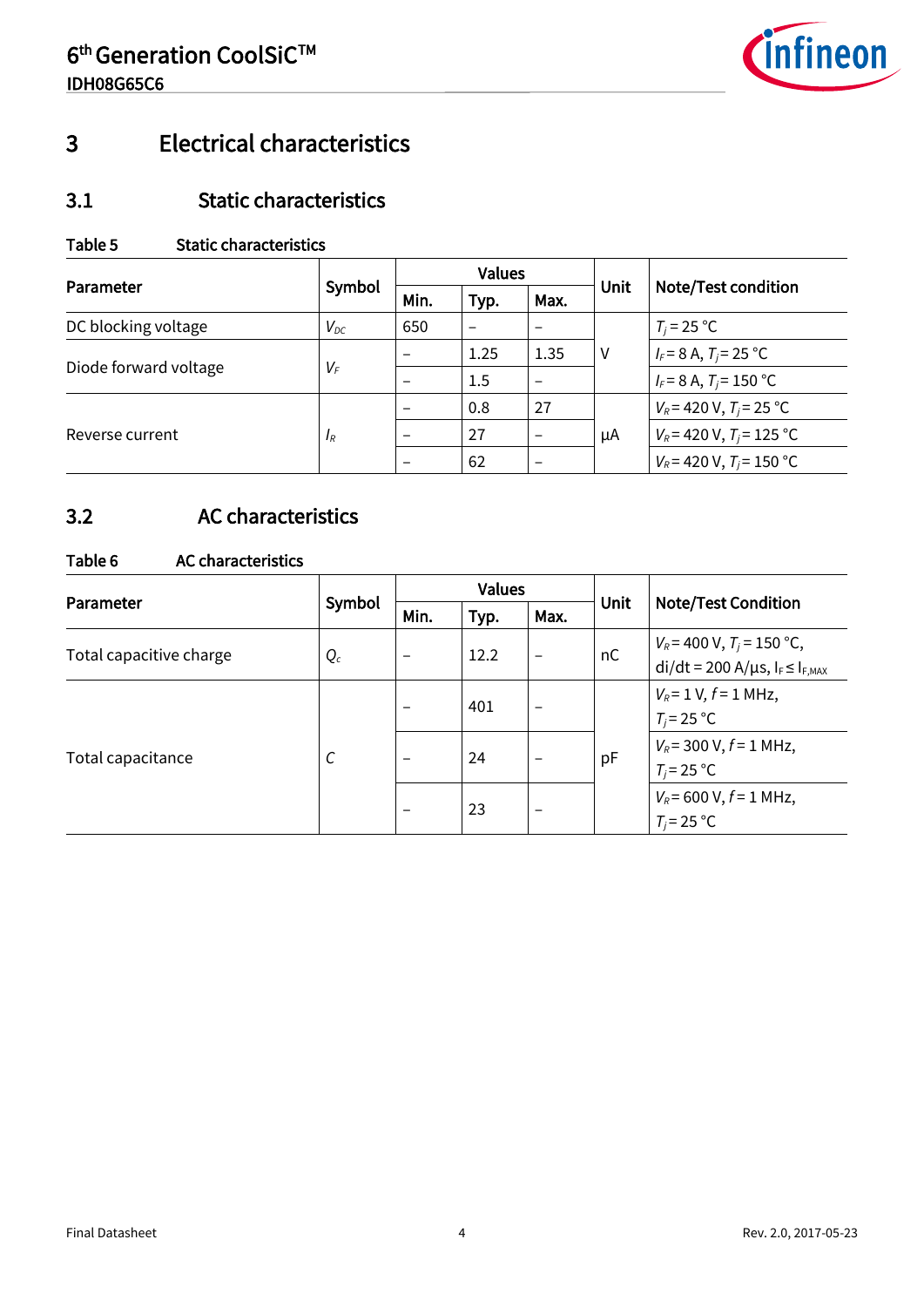

## <span id="page-4-0"></span>4 Diagrams





in surge current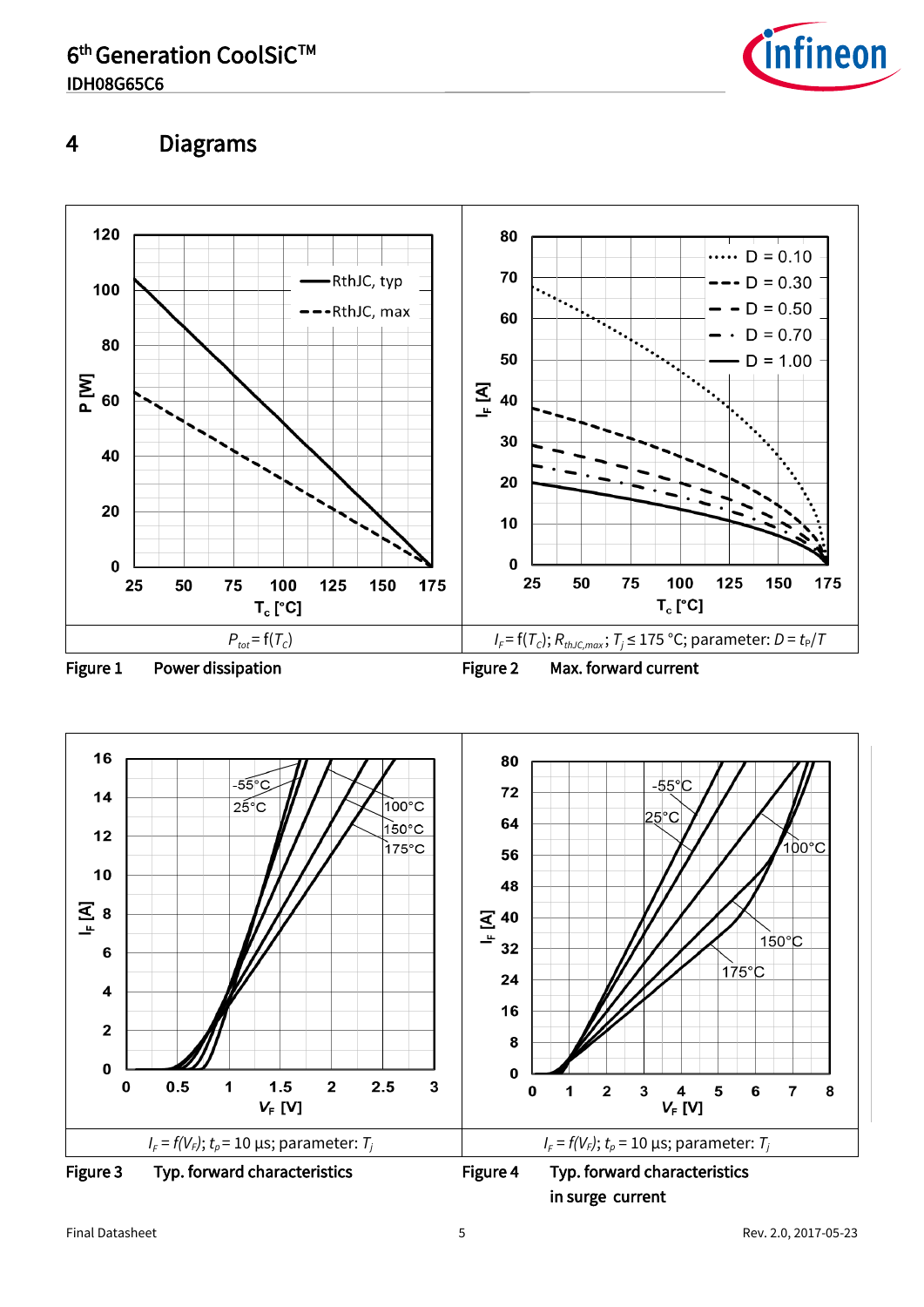

Figure 5 Typ. cap. charge vs. current slope Figure 6 Typ. reverse current vs. reverse voltage



*infineon*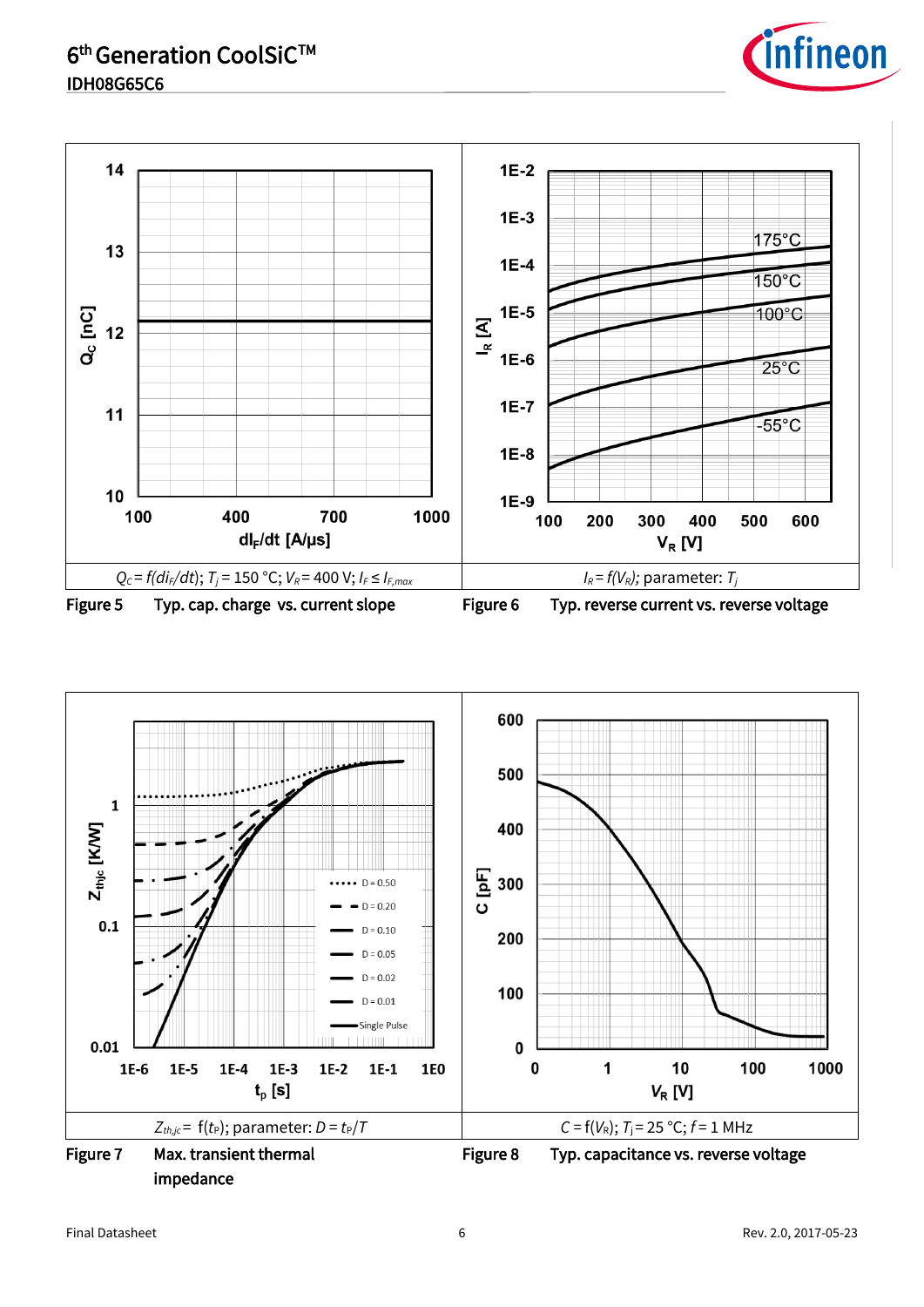



Figure 9 Typ. capacitance stored energy

# <span id="page-6-0"></span>5 Simplified forward characteristic



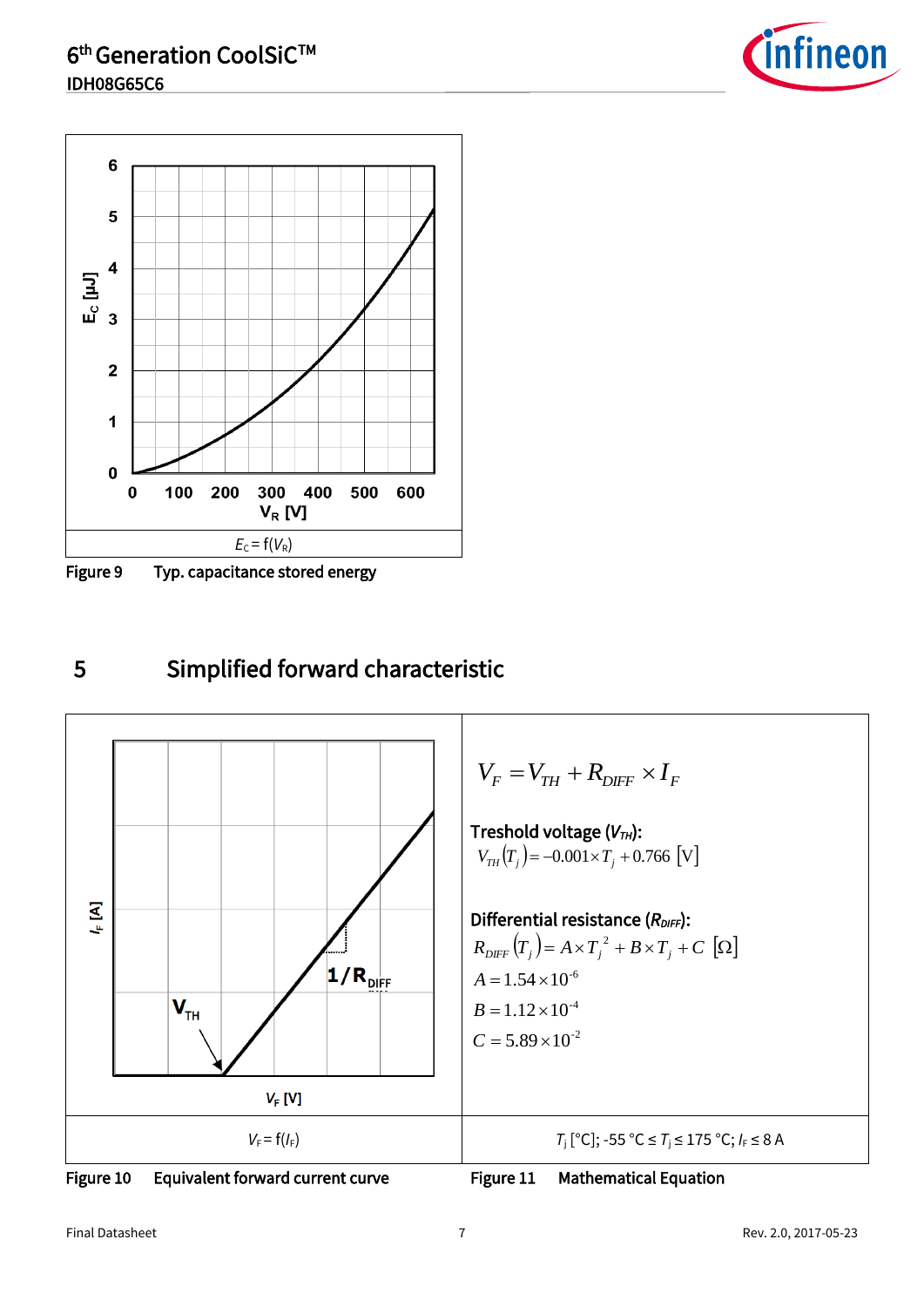

# <span id="page-7-0"></span>6 Package outlines



Figure 12 Outlines of the package PG-TO220-2, dimensions in mm/inches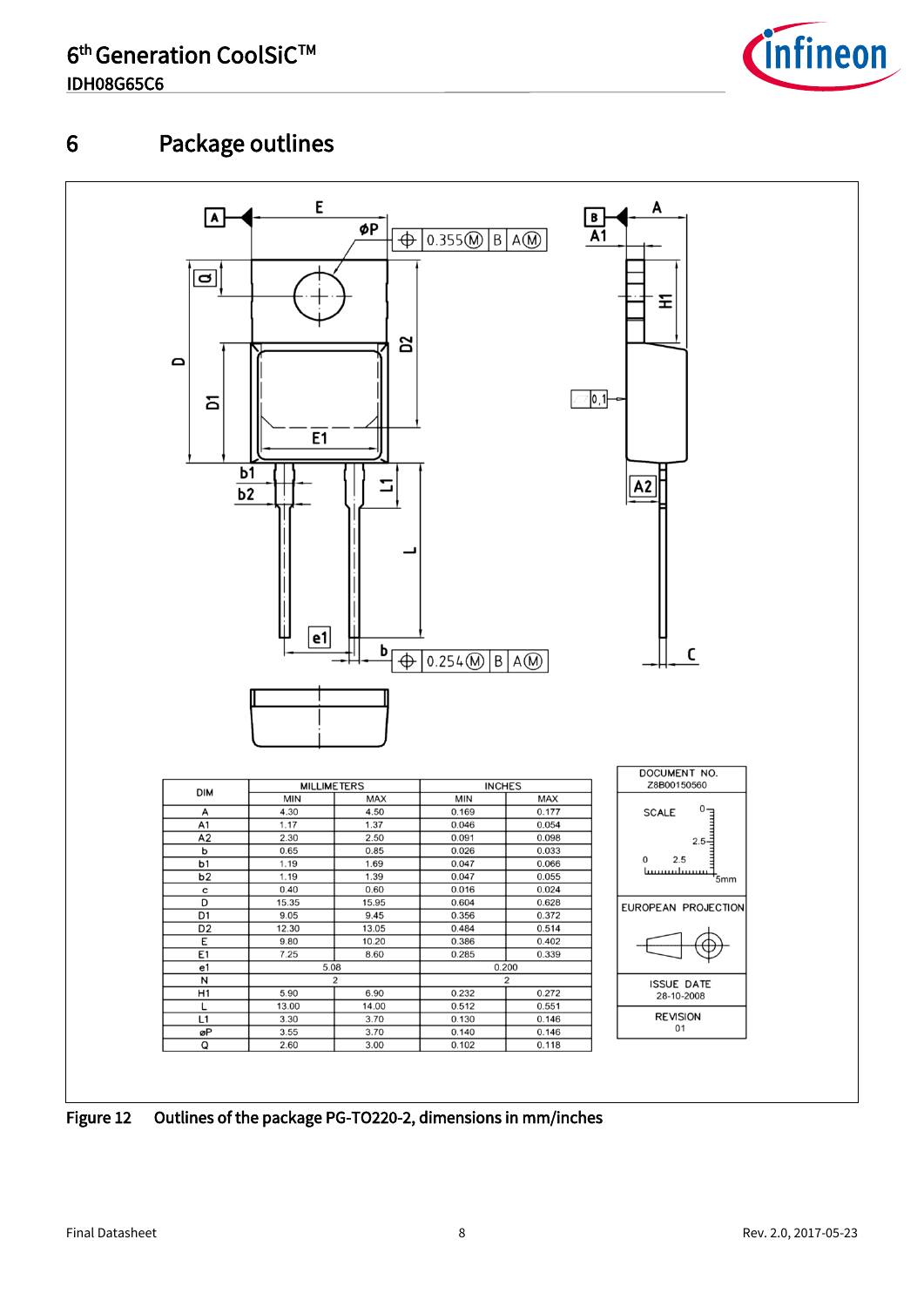

#### Revision History

#### Major changes since the last revision

| <b>Revision</b> | Date       | Subject (major changes since last revision) |
|-----------------|------------|---------------------------------------------|
| 2.0             | 2017-05-23 | Release of final version                    |
|                 |            |                                             |
|                 |            |                                             |